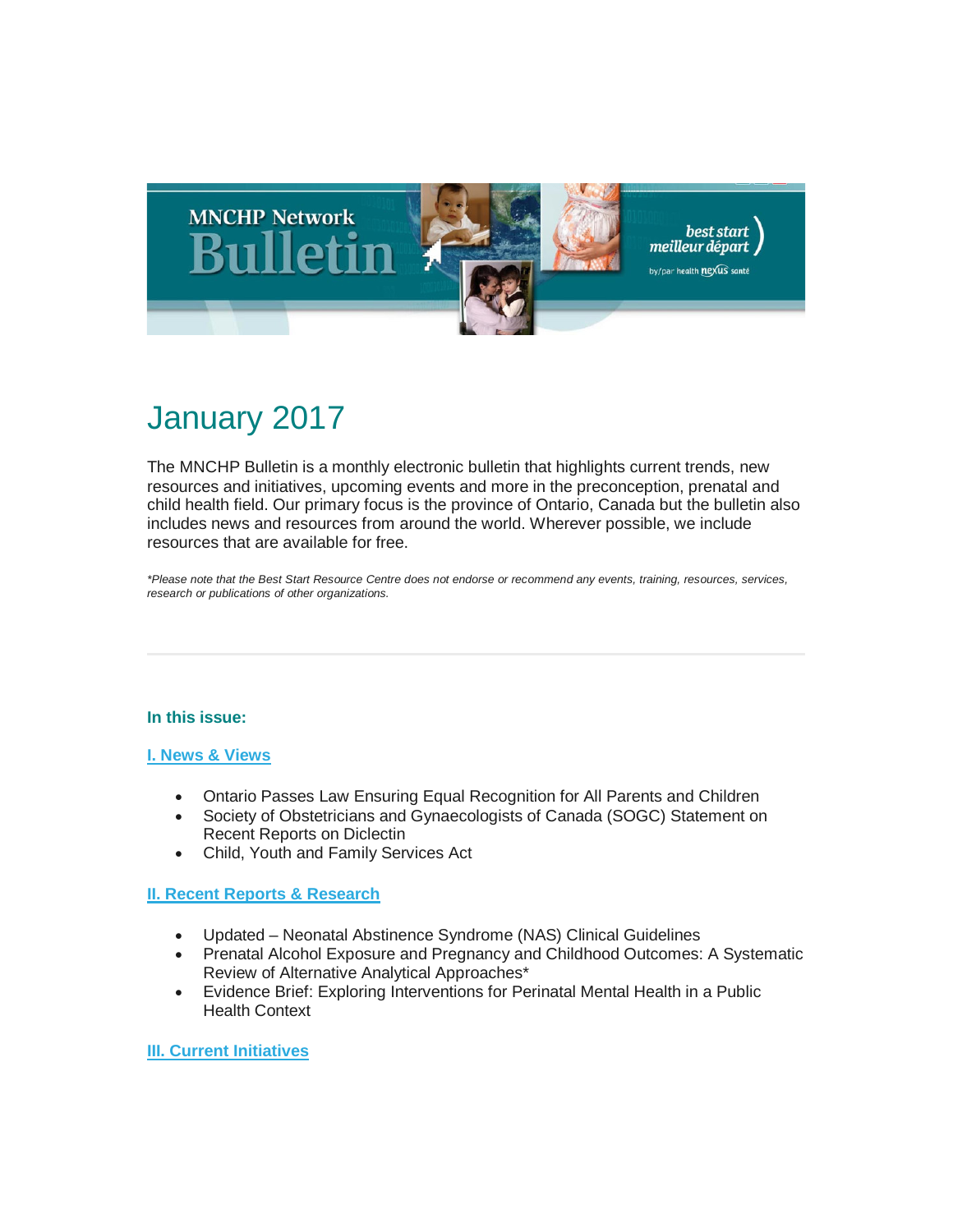- Health Promotion Foundations Course Public Health Ontario
- Think Babies Campaign ZERO TO THREE

#### **[IV. Upcoming Events](#page-4-1)**

- Screening and Observation of Infants and Young Children: Using the Ages and Stages Questionnaires
- Online Workshop Positive Guidance
- BORN Ontario 2017 Conference

#### **[V. Resources](#page-5-0)**

- When Your Pregnancy Goes Past Your Due Date
- Connectability

#### **[VI. Featured Resources by the](#page-6-0)** *Best Start Resource Centre*

- Your Guide to Labour and Birth Booklet
- Best Start Resource Centre Handout for Parents

## <span id="page-1-0"></span>**I. News & Views**

#### **Ontario Passes Law Ensuring Equal Recognition for All Parents and Children**

The Ontario government has announced that as of January 1, 2017, a new law is in effect that will "recognize the legal status of all parents, whether they are LGBTQ2+ or straight, and whether their children were conceived with or without assistance". This law will ensure that all parents have equal rights and recognition when a child is born.

Read the news release in [English](https://news.ontario.ca/mag/en/2016/11/ontario-passes-law-ensuring-equal-rights-for-all-parents-and-children.html?utm_source=ondemand&utm_medium=email&utm_campaign=p%20) or [French](https://news.ontario.ca/mag/fr/2016/11/lontario-adopte-une-loi-qui-assure-des-droits-egaux-a-tous-les-parents-et-enfants.html)

#### **Society of Obstetricians and Gynaecologists of Canada (SOGC) Statement on Recent Reports on Diclectin**

The SOGC is reassuring concerned women that the recent publication regarding Diclectin (doxylamine/pyridoxine) did not relate to patient safety, nor did it contradict any of the many studies showing efficacy of Diclectin. The overwhelming body of evidence shows that Diclectin is safe and effective for treating nausea and vomiting in pregnancy. The SOGC guideline, [The Management of Nausea and Vomiting of Pregnancy,](http://www.jogc.com/article/S1701-2163%2816%2939464-6/fulltext) released in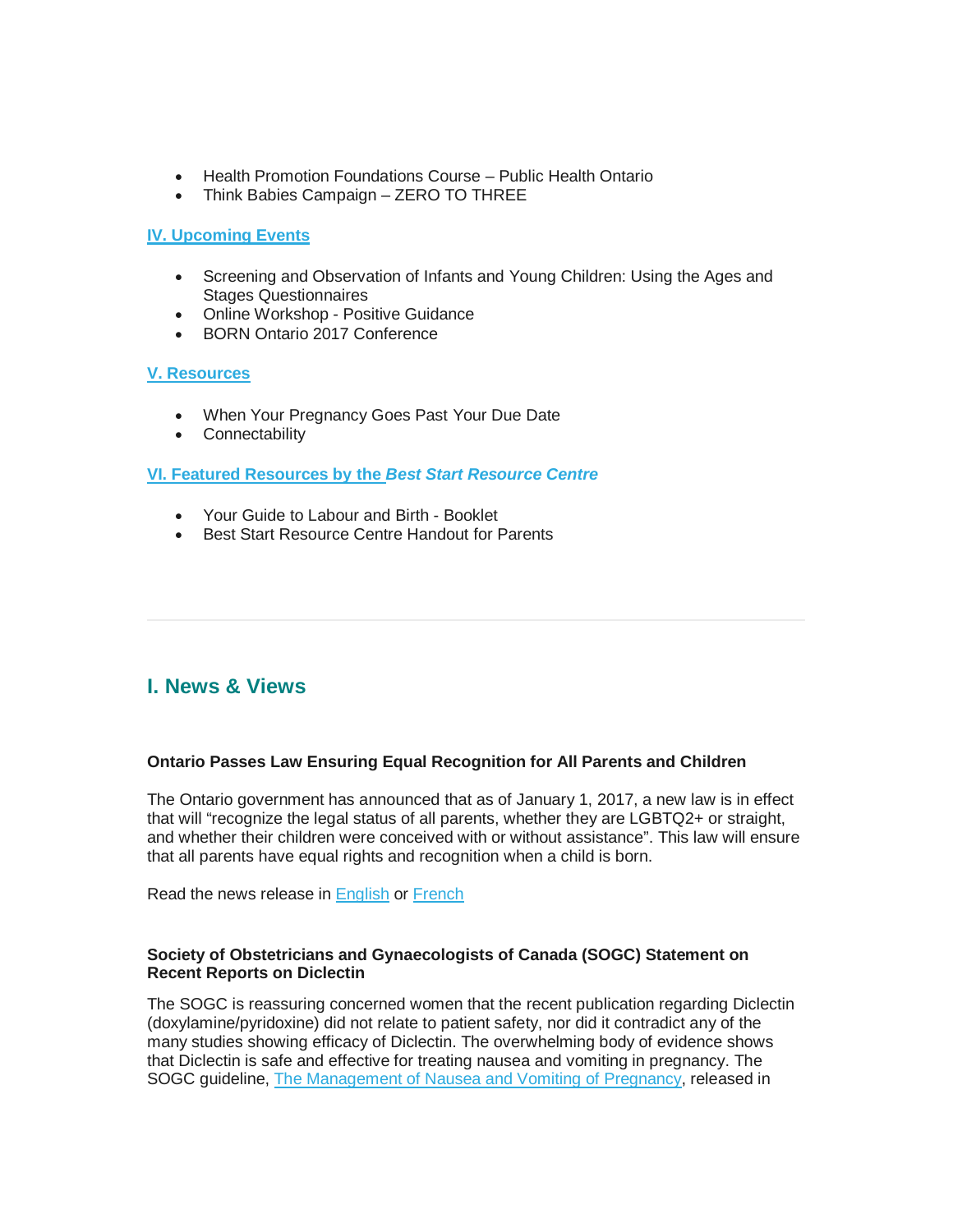December 2016, reviews the use of Diclectin and other pharmacologic treatments, of which Diclectin was found to be an appropriate first choice, and many non-pharmacological options such as dietary manipulation, ginger supplements or acupressure.

[Learn more about the statement by SOGC](https://sogc.org/news-items/index.html?id=157)

#### **Child, Youth and Family Services Act**

On December 8, 2016, the Ontario government introduced the Child, Youth and Family Services Act. This Act will help to improve the well-being of children in care of the child welfare system by allowing them to participate in decisions around their care, focusing on early intervention, and providing more culturally appropriate services.

Read the news release in [English](https://news.ontario.ca/mcys/en/2016/12/ontario-strengthening-child-welfare-improving-outcomes-for-youth.html?utm_source=ondemand&utm_medium=email&utm_campaign=p%20) or [French](https://news.ontario.ca/mcys/fr/2016/12/lontario-renforce-la-protection-des-enfants-afin-dameliorer-les-resultats-pour-la-jeunesse.html)

### <span id="page-2-0"></span>**II. Recent Reports & Research**

#### **Updated – Neonatal Abstinence Syndrome (NAS) Clinical Guidelines**

(Provincial Council for Maternal and Child Health 2016)

The Provincial Council for Maternal and Child Health has updated their NAS Clinical Guidelines in November 2016 to reflect current evidence and best practices when supporting opioid dependant pregnant women and infants born to these women. Included in these guidelines is an updated list of resources for additional support.

#### [Read the guidelines](http://www.pcmch.on.ca/updated-neonatal-abstinence-syndrome-nas-clinical-guideline/)

#### **Prenatal Alcohol Exposure and Pregnancy and Childhood Outcomes: A Systematic Review of Alternative Analytical Approaches\***

(Mamluk et al. 2016)

#### **ABSTRACT**

#### **Background**

Investigation of the effects of prenatal alcohol exposure in observational studies using standard analytical approaches such as multivariable regression can produce results that are biased by residual confounding or measurement error due to self-reported alcohol consumption. We aimed to determine the causal effects of maternal alcohol consumption in pregnancy on long-term outcomes in offspring.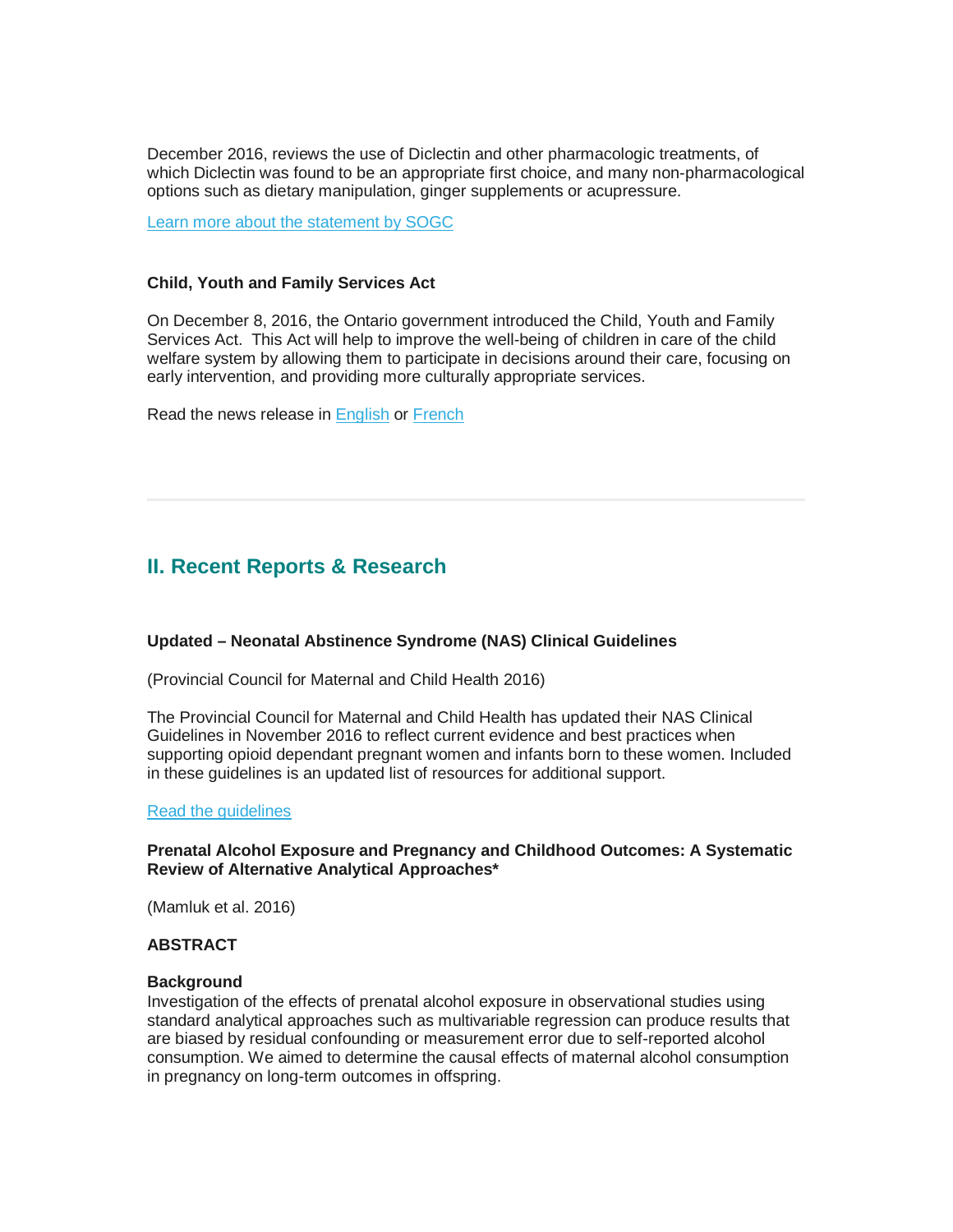#### **Methods**

We conducted a systematic review of studies that used alternative analytical methods. We searched Medline, Embase, Web of Science, and PsycINFO (Jan 1, 1950, to Feb 11, 2015) using a combination of MeSH terms and text words to reflect outcomes (eg, pregnancy, fetal development), exposure (alcohol), and relevant study designs, limiting the search to publications in the English language. Study designs including Mendelian randomisation, negative control, and other family-based comparisons, and quasi and natural experiments were included. Pregnancy outcomes (such as birth weight), and features of fetal alcohol spectrum disorders (FASD) related to alcohol exposure during pregnancy were examined. Data were extracted by one of four reviewers and were checked by the lead reviewer. This study is registered with PROSPERO, number CRD4201501594.

#### **Findings**

Of 751 full text articles, ten reported effects of prenatal alcohol consumption on offspring outcomes (six Mendelian randomisation and four quasi-experimental, three of which were negative control studies and one a natural experiment). One Mendelian randomisation analysis reported evidence that prenatal alcohol consumption was associated with an increased risk of "a FASD-like construct", and two other analyses conducted on the same cohort showed evidence of lower childhood intelligence quotient (IQ) (mean difference per additional risk allele −1·2 points, 95% CI −1·89 to −0·52) and lower school results for the group genetically predisposed to consuming more alcohol. A family-based negative control study (maternal–paternal comparison) in the same UK cohort suggested intrauterine effects on IQ and school results for maternal compared with paternal binge drinking but not for moderate alcohol use. Analyses of a Swedish natural experiment also showed evidence of worse educational and occupational outcomes in offspring caused by exposure to higher levels of alcohol consumption proxied by increased availability of liquor (eg, 24% decrease in earnings, 95% CI 19 to 29).

#### **Interpretation**

We found a causal effect of prenatal alcohol consumption on offspring outcomes. Further studies are needed and women should be made aware of existing findings.

#### [View the abstract](http://thelancet.com/journals/lancet/article/PIIS0140-6736(16)32309-1/fulltext)

#### **Evidence Brief: Exploring Interventions for Perinatal Mental Health in a Public Health Context**

(Ontario Agency for Health Protection and Promotion, Public Health Ontario, Mensah & Singh 2016)

#### **OVERVIEW**

Mental health throughout the perinatal period is an important public health concern. The newest evidence brief from Public Health Ontario investigates evidence-based interventions to address perinatal mental health in a public health context. This evidence brief addresses a current gap in public health research. This evidence brief found that:

• Psychosocial and psychological interventions were effective in addressing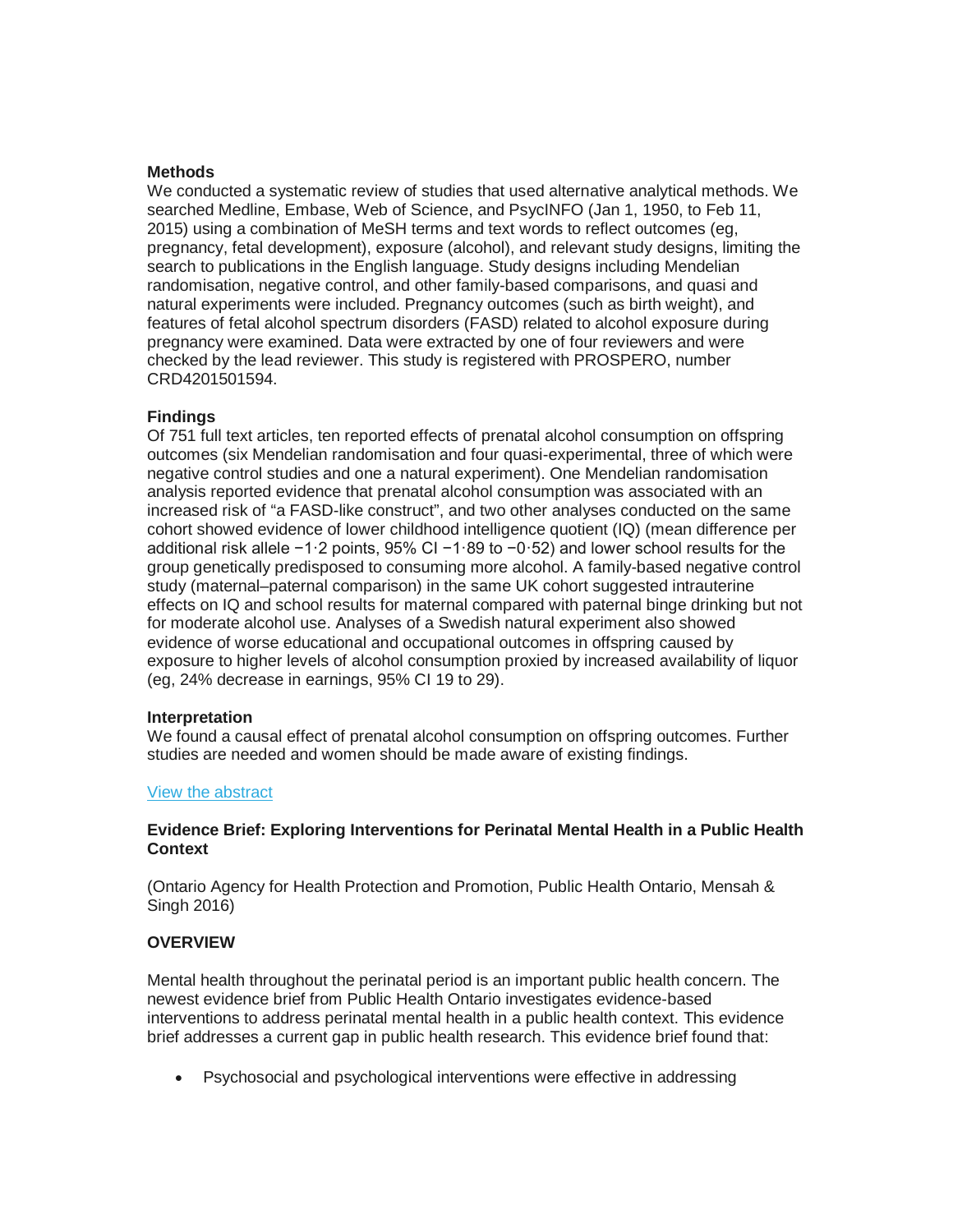depression symptoms

- A combination of interventions integrating different types of service providers may be most effective
- There should be a consistent approach across the province to ensure the same high quality of programming, and to continue reducing stigma around perinatal depression

Public health practitioners are key in addressing perinatal health, including supporting mental health in partnership with other health professionals. Public Health Ontario provides expertise and resources for perinatal health and mental health to support evidence-based practice.

For more information on the methods, results and findings, [see the full evidence brief](http://www.publichealthontario.ca/en/eRepository/Evidence_Brief_Perinatal_Mental_Health_2017.pdf?_cldee=dy5tY2FsbGlzdGVyQGhlYWx0aG5leHVzLmNh&recipientid=contact-33180dd2e49de51181790050569e0009-d4151ee3c3304be0b539fb0b9af14aa0&esid=4c2300dc-23d4-e611-b63a-)

# <span id="page-4-0"></span>**III. Current Initiatives**

#### **Health Promotion Foundations Course – Public Health Ontario**

Public Health Ontario offers an online Health Promotion Foundations course that includes nine modules: definitions and concepts, milestones in the history of health promotion, introduction to models and theories, ecological frameworks, theory at individual and interpersonal levels, theories of health behaviour change, theories of change at public policy/societal level and health promotion strategies. These modules are self-directed.

Go to the course in [English](https://www.publichealthontario.ca/en/LearningAndDevelopment/OnlineLearning/HealthPromotion/Pages/HP-Foundations.aspx) or [French](https://www.publichealthontario.ca/fr/LearningAndDevelopment/OnlineLearning/HealthPromotion/Pages/HP-Foundations.aspx)

#### **Think Babies Campaign – ZERO TO THREE**

This U.S. campaign aims to highlight the importance of healthy brain development between the ages of zero and three and influence members of Congress to invest in resources to support families and promote healthy early child development.

[Learn more about the campaign](http://www.thinkbabies.org/)

# <span id="page-4-1"></span>**IV. Upcoming Events**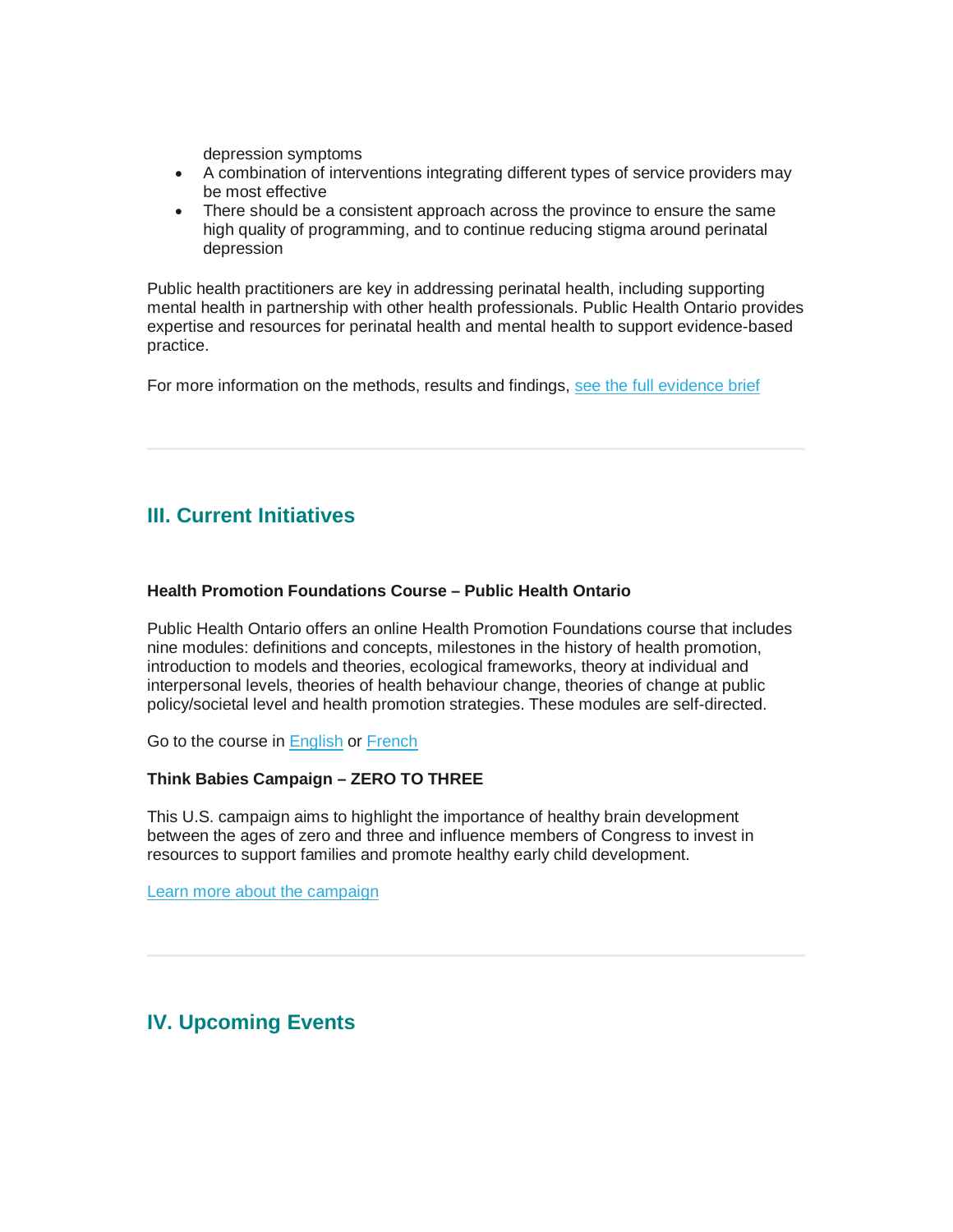#### **Screening and Observation of Infants and Young Children: Using the Ages and Stages Questionnaires**

February 13, 2017: Onine or Toronto, ON

This workshop will explain a number of different tools and approaches to screening children 0-5 who have been identified as having a possible developmental delay. In particular, this workshop will demonstrate how to administer, score and interpret the results the ASQ Screening Tools.

[Register for the training](http://www.imhpromotion.ca/TrainingEvents/IMHPWorkshops.aspx)

#### **Online Workshop - Positive Guidance**

April 20 - May 3, 2017: Online

The Association of Early Childhood Educators of Ontario and Red River College are offering a flexible online positive guidance workshop. This workshop will cover strategies for applying positive guidance principles when working with children and evidence that supports this approach.

[Learn more about the workshop](http://www.aeceo.ca/positive_guidance?utm_campaign=aeceo_pl&utm_medium=email&utm_source=aeceo%20%20)

### **BORN Ontario 2017 Conference**

April 24-25, 2017: Toronto, ON

Early Bird rates end March 24, 2017.

[Learn more about the conference](https://www.bornontario.ca/en/resources/born-conferences/2017-conference/)

### <span id="page-5-0"></span>**V. Resources**

#### **When Your Pregnancy Goes Past Your Due Date**

This document provides an overview of the risks and recommendations for an uncomplicated pregnancy that goes past 40 weeks. It is based on information from the Association of Ontario Midwives (AOM) [Clinical Practice Guideline No. 10 -](http://www.ontariomidwives.ca/images/uploads/guidelines/No10CPGbeyond41.pdf) Management [of the Uncomplicated Pregnancy Beyond 41+0 Weeks' Gestation](http://www.ontariomidwives.ca/images/uploads/guidelines/No10CPGbeyond41.pdf)

Download the handout from the AOM in [English,](http://www.ontariomidwives.ca/images/uploads/client-resources/Postdates-KT-Eng.pdf) [French,](http://www.ontariomidwives.ca/images/uploads/documents/Postdates-KT-French.pdf) [Arabic,](http://www.ontariomidwives.ca/images/uploads/documents/Postdates_Arabic.pdf) [Farsi](http://www.ontariomidwives.ca/images/uploads/documents/Postdates-Farsi-FINAL-may26.pdf) and [Simplified](http://www.ontariomidwives.ca/images/uploads/documents/Postdates-Chinese-Final.pdf)  **[Chinese](http://www.ontariomidwives.ca/images/uploads/documents/Postdates-Chinese-Final.pdf)** 

#### **Connectability**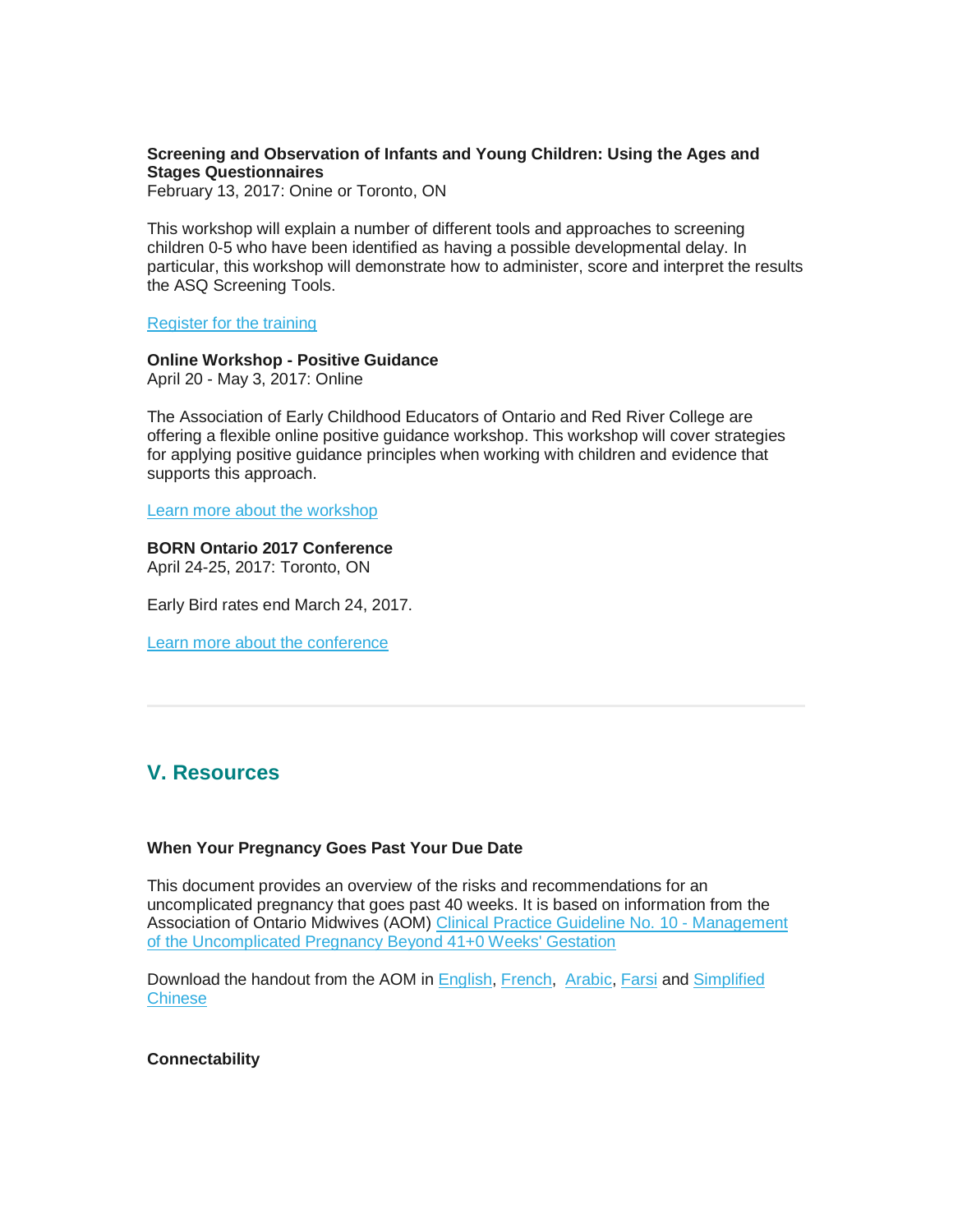Connectability is an online resource and community to support individuals with an intellectual disability and their caregivers and/or supporters. The site offers resources for specific groups, including children, as well as a virtual forum for families and supports to connect and share. Some topics covered by this initiative include: adaptation and accommodation, anger management, supporting children with Autism Spectrum Disorder, behaviour issues and communication.

[Go to the website](http://connectability.ca/category/kids/)

# <span id="page-6-0"></span>**VI. Featured Resources by the** *Best Start Resource Centre*



#### **Your Guide to Labour and Birth - Booklet**

This low literacy guide for future mothers answers common questions about labour and birth. This guide will serve as a useful tool for prenatal teaching on labor & birth support.

The information in the guide is adapted from the section on labour and birth from the resource "A Healthy Start for Baby and Me".

Available in PDF in [English](http://www.beststart.org/resources/rep_health/Your%20Guide%20to%20Labour%20and%20Birth.pdf) and [French](http://www.beststart.org/resources/rep_health/Votre%20guide%20du%20travail%20et%20la%20naissance.pdf) 



#### **Best Start Resource Centre Handout for Parents**

Share this link or download and print this bilingual handout for your clients to let them know about the free online information and resources provided by the Best Start Resource Centre. Clients can scan the QR code on the handout to visit our website directly.

Available in [English](http://en.beststart.org/sites/en.beststart.org/files/images/BSRC_HandoutForParents.pdf) and [French](http://fr.meilleurdepart.org/sites/fr.meilleurdepart.org/files/resources/crmd_feuilletpourparents.pdf)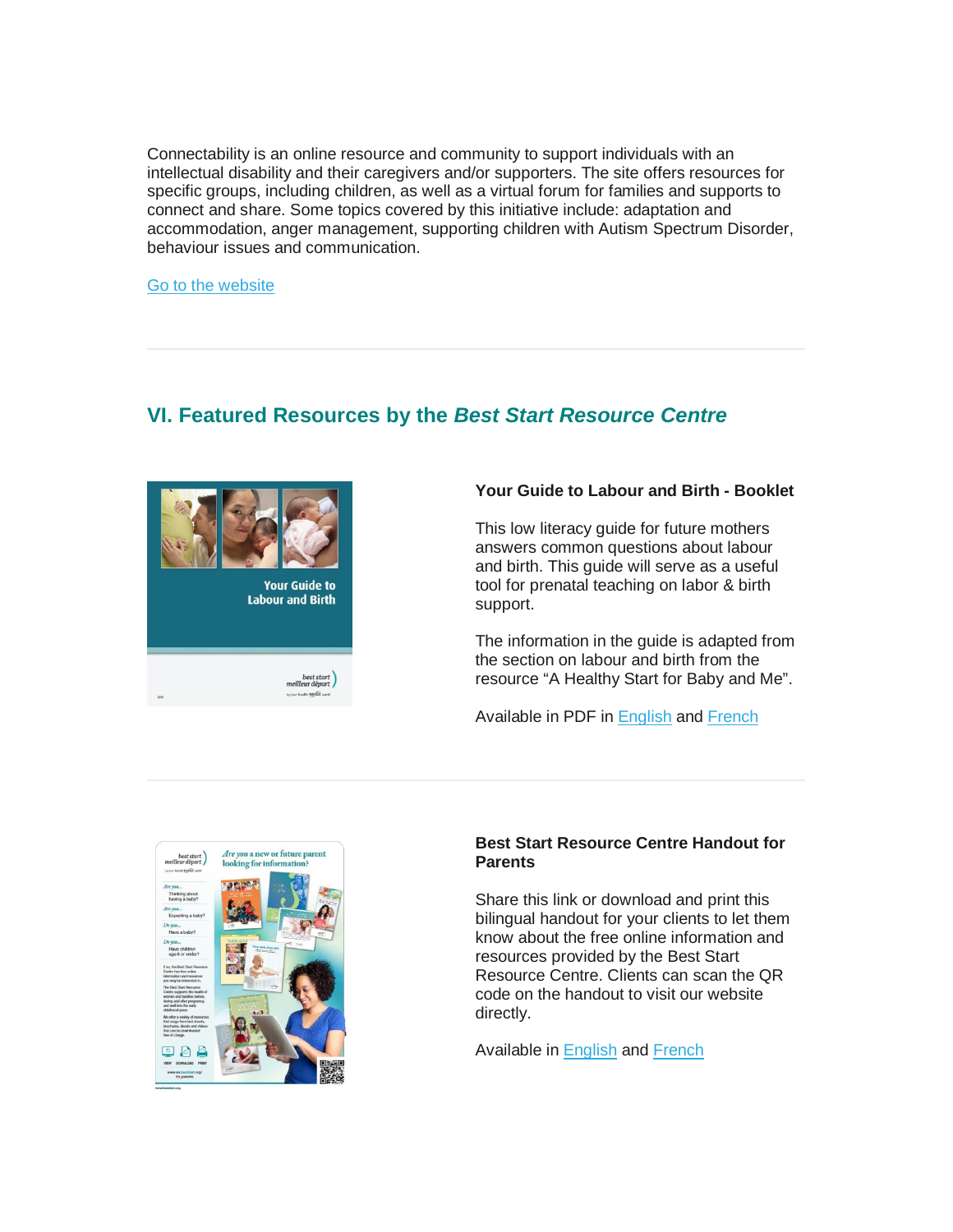

## by/par health nexus santé

180 Dundas Street West, Suite 301, Toronto, ON M5G 1Z8

Telephone: (416) 408-2249 | Toll-free: 1-800-397-9567 | Fax: (416)

408-2122

E-mail: [beststart@healthnexus.ca](mailto:beststart@healthnexus.ca?subject=Contact%20Us)



[Unsubscribe from this list](mailto:mnchp@healthnexus.ca?subject=Unsubscribe)

[Learn more about MNCHP Network](http://lists.beststart.org/listinfo.cgi/mnchp-beststart.org) [Submit items for MNCHP Bulletins](mailto:mnchp@healthnexus.ca) [Manage your subscription and access the archives](http://lists.beststart.org/listinfo.cgi/mnchp-beststart.org)

## **Stay connected!**

- The free weekly **Ontario Health [Promotion E-mail bulletin \(OHPE\)](http://www.ohpe.ca/)** offers a digest of news, events, jobs, feature articles on health promotion issues, resources, and much more, to those working in health promotion.
- **[Click4HP](https://listserv.yorku.ca/archives/click4hp.html)** is an international dialogue on health promotion. Participants exchange views on issues and ideas, provide leads to resources, and ask questions about health promotion.
- **[The Maternal Newborn and Child Health Promotion \(MNCHP\) Network](http://lists.beststart.org/listinfo.cgi/mnchp-beststart.org) -** A province-wide electronic forum for service providers working to promote preconception, prenatal and child